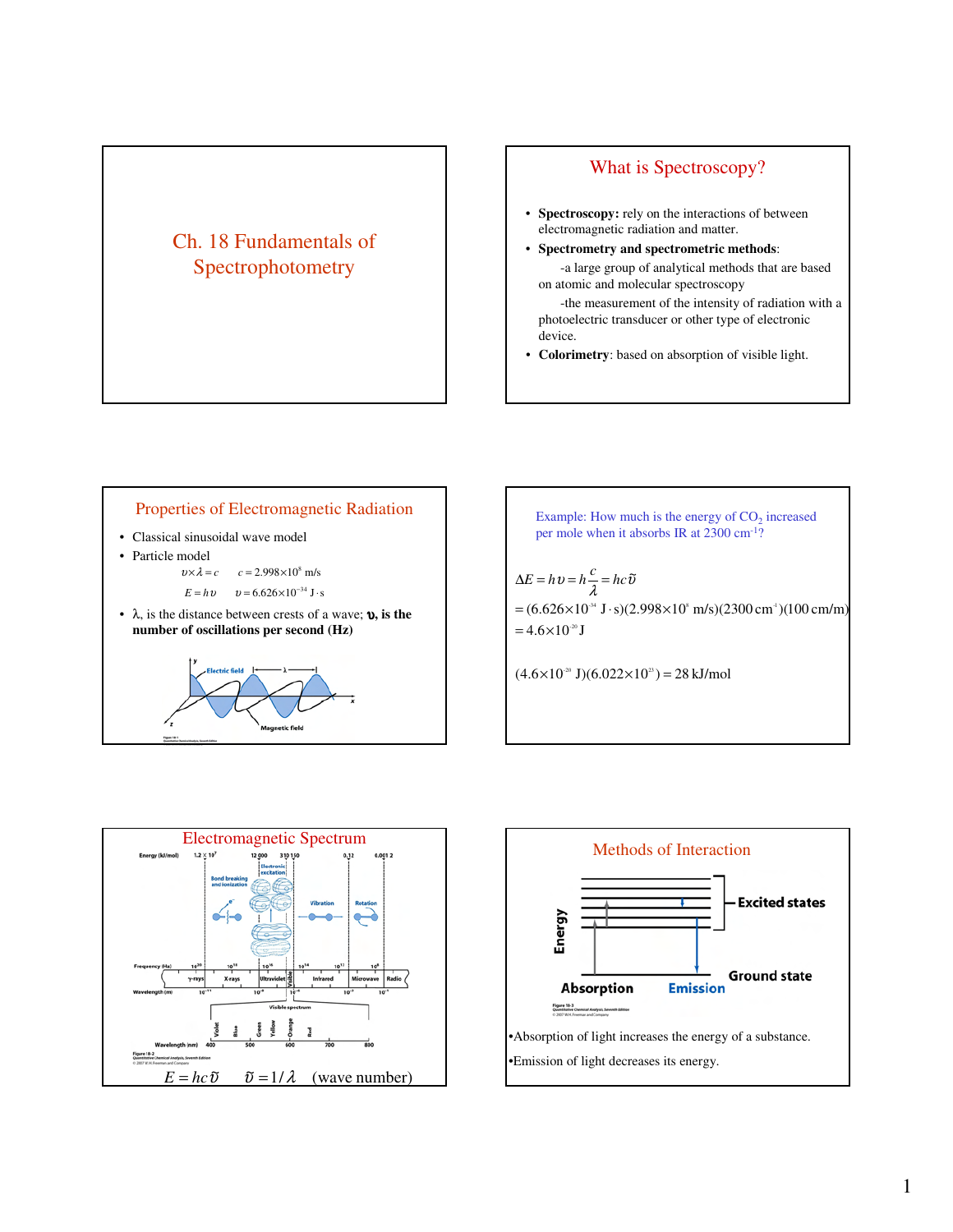







much light is absorbed for a given wavelength. ε has units of  $M^{-1}$  cm<sup>-1</sup>



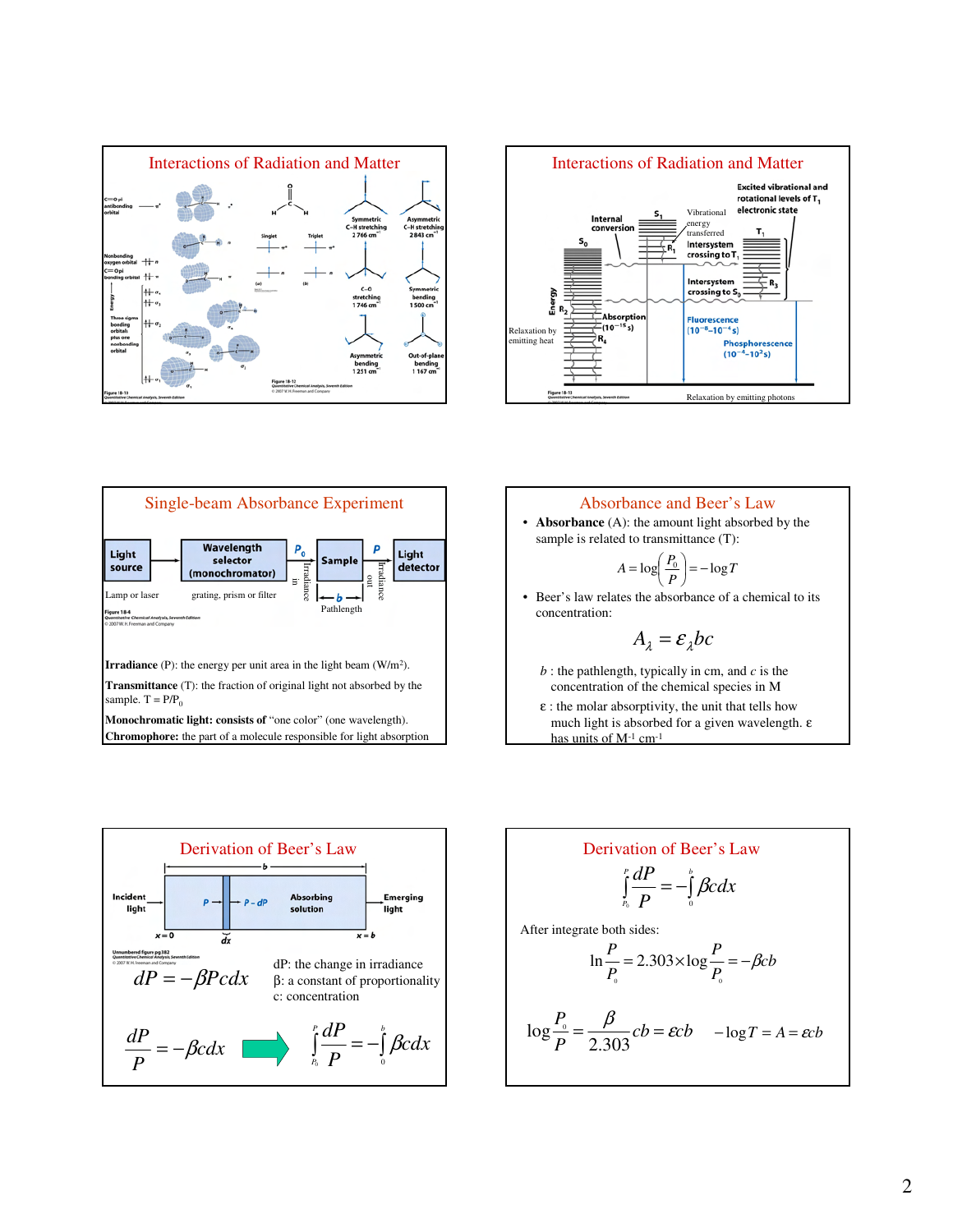Example: Find the absorbance and transmittance of a 0.0220 M solution with a molar absorptivity of 15.5  $M<sup>-1</sup>$  cm<sup>-1</sup> in a 2.00 cm pathlength cell

$$
A_{\lambda} = \varepsilon_{\lambda}bc = (15.5 \text{ M}^{-1} \text{cm}^{-1})(2.00 \text{ cm})(0.0220 \text{ M}) = 0.68
$$

$$
log T = -A
$$

$$
T = 10-0.68 = 0.21
$$

21% of the irradiated light emerges from the analyte sample



Example: A 22.5 mg sample of anthracene  $(C_{14}H_{10}$ , MW=178.23) was dissolved in 100 mL ethanol and diluted by 50% four times. The absorbance reading of a 1.0 cm cell of this solution at 266 nm was still 0.93. What is  $\varepsilon$ ?  $\left[ C_{14} H_{10} \right] = \frac{(0.0225 \text{ g})/(178.22 \text{ g/mol})}{0.1 \text{ L}} \times \left( \frac{1}{2} \right) = 7.89 \times 10^{-5} \text{ M}$ 1  $0.1L$  $C_{14}H_{10}$ ] =  $\frac{(0.0225 \text{ g})/(178.22 \text{ g/mol})}{0.0225 \text{ g}} \times \left(\frac{1}{2}\right)^4$  = 7.89×10<sup>-5</sup>  $\mathbb{E}_{14}[\text{H}_{10}] = \frac{(0.0223 \text{ g})/(176.22 \text{ g}) \text{ m}}{0.1 \text{ L}} \times \left(\frac{1}{2}\right) = 7.89 \times 10^{-7}$  $\left(\frac{1}{2}\right)$  $=\frac{(0.0225 \text{ g})/(178.22 \text{ g/mol})}{0.15} \times$  $\frac{0.93}{(1.0)(7.89\times10^{-5})} = 1.2\times10^{4} \,\mathrm{M}^{-1} \mathrm{cm}^{-1}$  $=\frac{A}{bc}=\frac{0.93}{(1.0)(7.89\times10^{-5})}=1.2\times10^{4} \text{M}^{-1} \text{cm}^{-1}$  $\varepsilon = \frac{A}{A}$ 

| Table 18-1<br><b>Colors of visible light</b>    |                   |                   |
|-------------------------------------------------|-------------------|-------------------|
| <b>Wavelength of maximum</b><br>absorption (nm) | Color<br>absorbed | Color<br>observed |
| 380-420                                         | Violet            | Green-yellow      |
| $420 - 440$                                     | Violet-blue       | Yellow            |
| 440 - 470                                       | Blue              | Orange            |
| 470-500                                         | <b>Blue-green</b> | Red               |
| 500-520                                         | Green             | Purple            |
| 520-550                                         | Yellow-green      | Violet            |
| 550-580                                         | Yellow            | Violet-blue       |
| 580-620                                         | Orange            | Blue              |
| 620-680                                         | Red               | <b>Blue-green</b> |
| 680-780                                         | Red               | Green             |